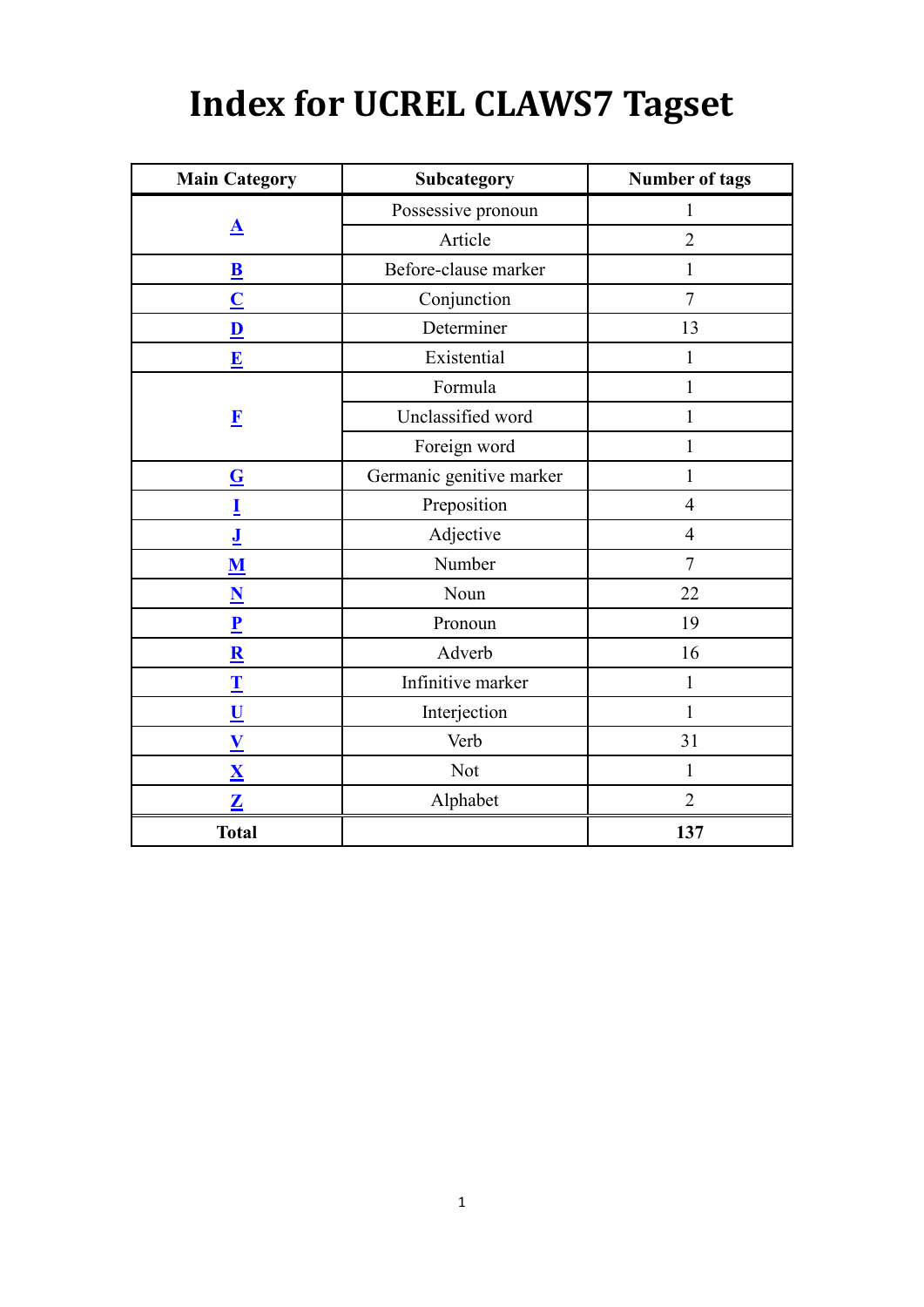<span id="page-1-6"></span><span id="page-1-5"></span><span id="page-1-4"></span><span id="page-1-3"></span><span id="page-1-2"></span><span id="page-1-1"></span><span id="page-1-0"></span>

| <b>Main category</b> |                             |                             | Subcategory                                                                       |  |
|----------------------|-----------------------------|-----------------------------|-----------------------------------------------------------------------------------|--|
| $\mathbf{A}$         | Possessive<br>pronoun       | <b>APPGE</b>                | possessive pronoun, pre-nominal (e.g. my, your, our)                              |  |
|                      | Article                     | AT                          | article (e.g. the, no)                                                            |  |
|                      |                             | AT1                         | singular article (e.g. a, an, every)                                              |  |
| $\bf{B}$             | Before-clause<br>marker     | <b>BCL</b>                  | before-clause marker (e.g. in order (that), in order (to))                        |  |
| $\mathcal{C}$        | Conjunction                 | CC                          | coordinating conjunction (e.g. and, or)                                           |  |
|                      |                             | <b>CCB</b>                  | adversative coordinating conjunction (but)                                        |  |
|                      |                             | <b>CS</b>                   | subordinating conjunction (e.g. if, because, unless, so,<br>for)                  |  |
|                      |                             | <b>CSA</b>                  | as (as conjunction)                                                               |  |
|                      |                             | <b>CSN</b>                  | than (as conjunction)                                                             |  |
|                      |                             | <b>CST</b>                  | that (as conjunction)                                                             |  |
|                      |                             | <b>CSW</b>                  | whether (as conjunction)                                                          |  |
| D                    | Determiner                  | DA                          | after-determiner or post-determiner capable of                                    |  |
|                      |                             |                             | pronominal function (e.g. such, former, same)                                     |  |
|                      |                             | DA1                         | singular after-determiner (e.g. little, much)                                     |  |
|                      |                             | DA <sub>2</sub>             | plural after-determiner (e.g. few, several, many)                                 |  |
|                      |                             | <b>DAR</b>                  | comparative after-determiner (e.g. more, less, fewer)                             |  |
|                      |                             | <b>DAT</b>                  | superlative after-determiner (e.g. most, least, fewest)                           |  |
|                      |                             | DB                          | before determiner or pre-determiner capable of<br>pronominal function (all, half) |  |
|                      |                             | D <sub>B2</sub>             | plural before-determiner (both)                                                   |  |
|                      |                             | DD                          | determiner (capable of pronominal function) (e.g any,<br>some)                    |  |
|                      |                             | D <sub>D</sub> 1            | singular determiner (e.g. this, that, another)                                    |  |
|                      |                             | D <sub>D</sub> <sub>2</sub> | plural determiner (these, those)                                                  |  |
|                      |                             | <b>DDQ</b>                  | wh-determiner (which, what)                                                       |  |
|                      |                             | <b>DDQGE</b>                | wh-determiner, genitive (whose)                                                   |  |
|                      |                             | <b>DDQV</b>                 | wh-ever determiner, (whichever, whatever)                                         |  |
| E                    | Existential                 | EX                          | existential there                                                                 |  |
| $\mathbf F$          | Formula                     | FO                          | formula                                                                           |  |
|                      | Unclassified<br>word        | FU                          | unclassified word                                                                 |  |
|                      | Foreign word                | <b>FW</b>                   | foreign word                                                                      |  |
| G                    | Germanic<br>genitive marker | <b>GE</b>                   | germanic genitive marker - ('or's)                                                |  |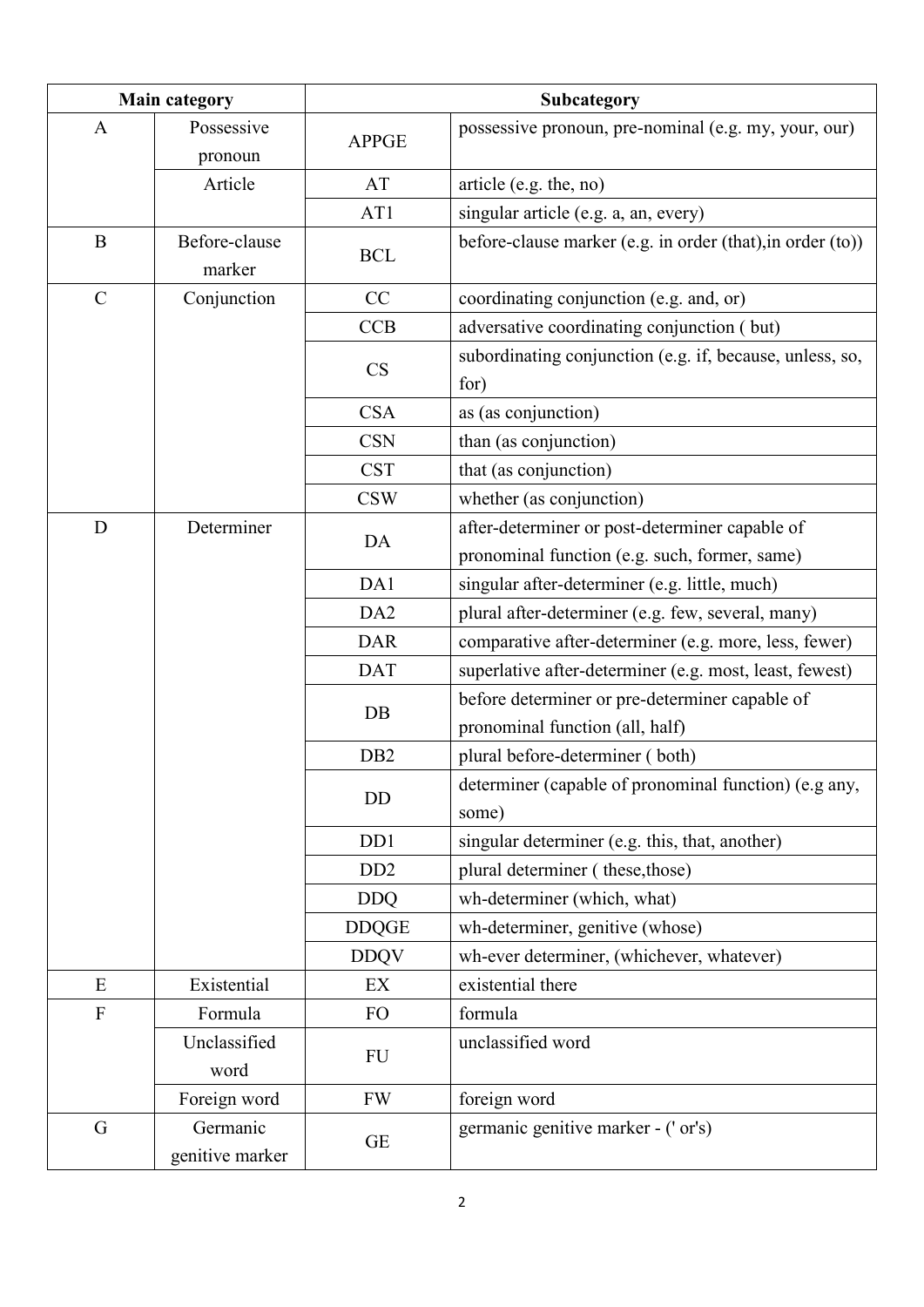<span id="page-2-3"></span><span id="page-2-2"></span><span id="page-2-1"></span><span id="page-2-0"></span>

| I           | Preposition  | IF                  | for (as preposition)                                            |
|-------------|--------------|---------------------|-----------------------------------------------------------------|
|             | $\mathbf{I}$ | general preposition |                                                                 |
|             |              | IO                  | of (as preposition)                                             |
|             |              | IW                  | with, without (as prepositions)                                 |
| J           | Adjective    | JJ                  | general adjective                                               |
|             |              | <b>JJR</b>          | general comparative adjective (e.g. older, better,              |
|             |              |                     | stronger)                                                       |
|             |              | <b>JJT</b>          | general superlative adjective (e.g. oldest, best,<br>strongest) |
|             |              |                     | catenative adjective (able in be able to, willing in be         |
|             |              | <b>JK</b>           | willing to)                                                     |
| M           | Number       | MC                  | cardinal number, neutral for number (two, three)                |
|             |              | MC1                 | singular cardinal number (one)                                  |
|             |              | MC <sub>2</sub>     | plural cardinal number (e.g. sixes, sevens)                     |
|             |              | <b>MCGE</b>         | genitive cardinal number, neutral for number (two's,<br>100's)  |
|             |              | <b>MCMC</b>         | hyphenated number (40-50, 1770-1827)                            |
|             |              | <b>MD</b>           | ordinal number (e.g. first, second, next, last)                 |
|             |              | <b>MF</b>           | fraction, neutral for number (e.g. quarters, two-thirds)        |
| $\mathbf N$ | Noun         | ND1                 | singular noun of direction (e.g. north, southeast)              |
|             |              | <b>NN</b>           | common noun, neutral for number (e.g. sheep, cod,               |
|             |              |                     | headquarters)                                                   |
|             |              | NN1                 | singular common noun (e.g. book, girl)                          |
|             |              | NN <sub>2</sub>     | plural common noun (e.g. books, girls)                          |
|             |              | NNA                 | following noun of title (e.g. M.A.)                             |
|             |              | <b>NNB</b>          | preceding noun of title (e.g. Mr., Prof.)                       |
|             |              | NNL1                | singular locative noun (e.g. Island, Street)                    |
|             |              | NNL <sub>2</sub>    | plural locative noun (e.g. Islands, Streets)                    |
|             |              | <b>NNO</b>          | numeral noun, neutral for number (e.g. dozen,<br>hundred)       |
|             |              | NNO <sub>2</sub>    | numeral noun, plural (e.g. hundreds, thousands)                 |
|             |              | NNT1                | temporal noun, singular (e.g. day, week, year)                  |
|             |              | NNT <sub>2</sub>    | temporal noun, plural (e.g. days, weeks, years)                 |
|             |              | <b>NNU</b>          | unit of measurement, neutral for number (e.g. in, cc)           |
|             |              | NNU1                | singular unit of measurement (e.g. inch, centimetre)            |
|             |              | NNU <sub>2</sub>    | plural unit of measurement (e.g. ins., feet)                    |
|             |              | NP                  | proper noun, neutral for number (e.g. IBM, Andes)               |
|             |              | NP1                 | singular proper noun (e.g. London, Jane, Frederick)             |
|             |              | NP <sub>2</sub>     | plural proper noun (e.g. Browns, Reagans, Koreas)               |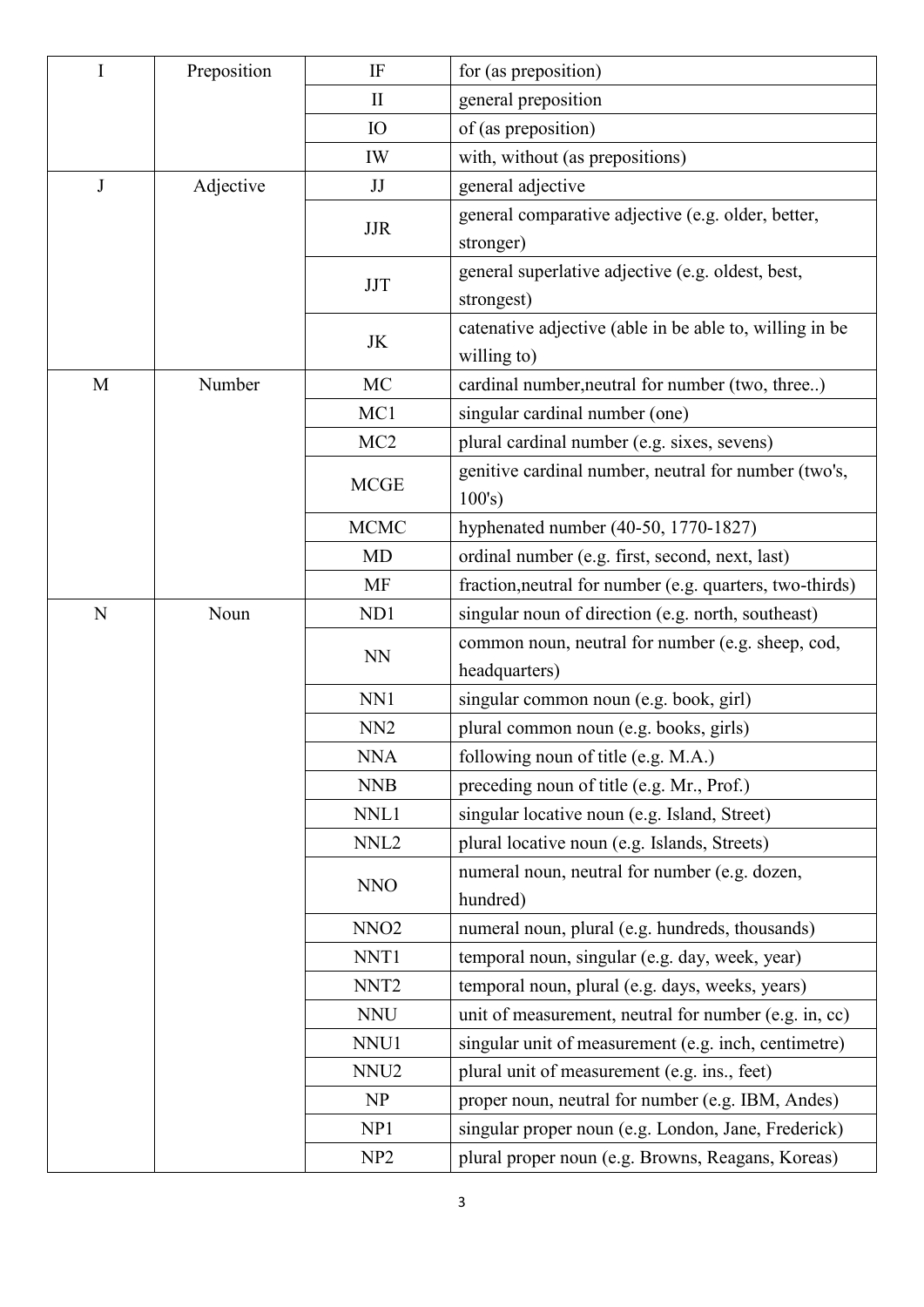<span id="page-3-1"></span><span id="page-3-0"></span>

|              |         | NPD1              | singular weekday noun (e.g. Sunday)                                |
|--------------|---------|-------------------|--------------------------------------------------------------------|
|              |         | NPD <sub>2</sub>  | plural weekday noun (e.g. Sundays)                                 |
|              |         | NPM1              | singular month noun (e.g. October)                                 |
|              |         | NPM <sub>2</sub>  | plural month noun (e.g. Octobers)                                  |
| $\mathbf{P}$ | Pronoun | PN                | indefinite pronoun, neutral for number (none)                      |
|              |         |                   | indefinite pronoun, singular (e.g. anyone, everything,             |
|              |         | PN1               | nobody, one)                                                       |
|              |         | <b>PNQO</b>       | objective wh-pronoun (whom)                                        |
|              |         | <b>PNQS</b>       | subjective wh-pronoun (who)                                        |
|              |         | <b>PNQV</b>       | wh-ever pronoun (whoever)                                          |
|              |         | PNX1              | reflexive indefinite pronoun (oneself)                             |
|              |         | <b>PPGE</b>       | nominal possessive personal pronoun (e.g. mine,<br>yours)          |
|              |         | PPH1              | 3rd person sing. neuter personal pronoun (it)                      |
|              |         | PPHO1             | 3rd person sing. objective personal pronoun (him, her)             |
|              |         | PPHO <sub>2</sub> | 3rd person plural objective personal pronoun (them)                |
|              |         | PPHS1             | 3rd person sing. subjective personal pronoun (he, she)             |
|              |         | PPHS <sub>2</sub> | 3rd person plural subjective personal pronoun (they)               |
|              |         | PPIO1             | 1st person sing. objective personal pronoun (me)                   |
|              |         | PPIO <sub>2</sub> | 1st person plural objective personal pronoun (us)                  |
|              |         | PPIS1             | 1st person sing. subjective personal pronoun (I)                   |
|              |         | PPIS2             | 1st person plural subjective personal pronoun (we)                 |
|              |         | PPX1              | singular reflexive personal pronoun (e.g. yourself,<br>itself)     |
|              |         | PPX2              | plural reflexive personal pronoun (e.g. yourselves,<br>themselves) |
|              |         | <b>PPY</b>        | 2nd person personal pronoun (you)                                  |
| $\mathbf R$  | Adverb  | RA                | adverb, after nominal head (e.g. else, galore)                     |
|              |         | <b>REX</b>        | adverb introducing appositional constructions<br>(namely, e.g.)    |
|              |         | RG                | degree adverb (very, so, too)                                      |
|              |         | <b>RGQ</b>        | wh- degree adverb (how)                                            |
|              |         | <b>RGQV</b>       | wh-ever degree adverb (however)                                    |
|              |         | <b>RGR</b>        | comparative degree adverb (more, less)                             |
|              |         | <b>RGT</b>        | superlative degree adverb (most, least)                            |
|              |         | RL                | locative adverb (e.g. alongside, forward)                          |
|              |         | RP                | prep. adverb, particle (e.g about, in)                             |
|              |         | <b>RPK</b>        | prep. adv., catenative (about in be about to)                      |
|              |         | <b>RR</b>         | general adverb                                                     |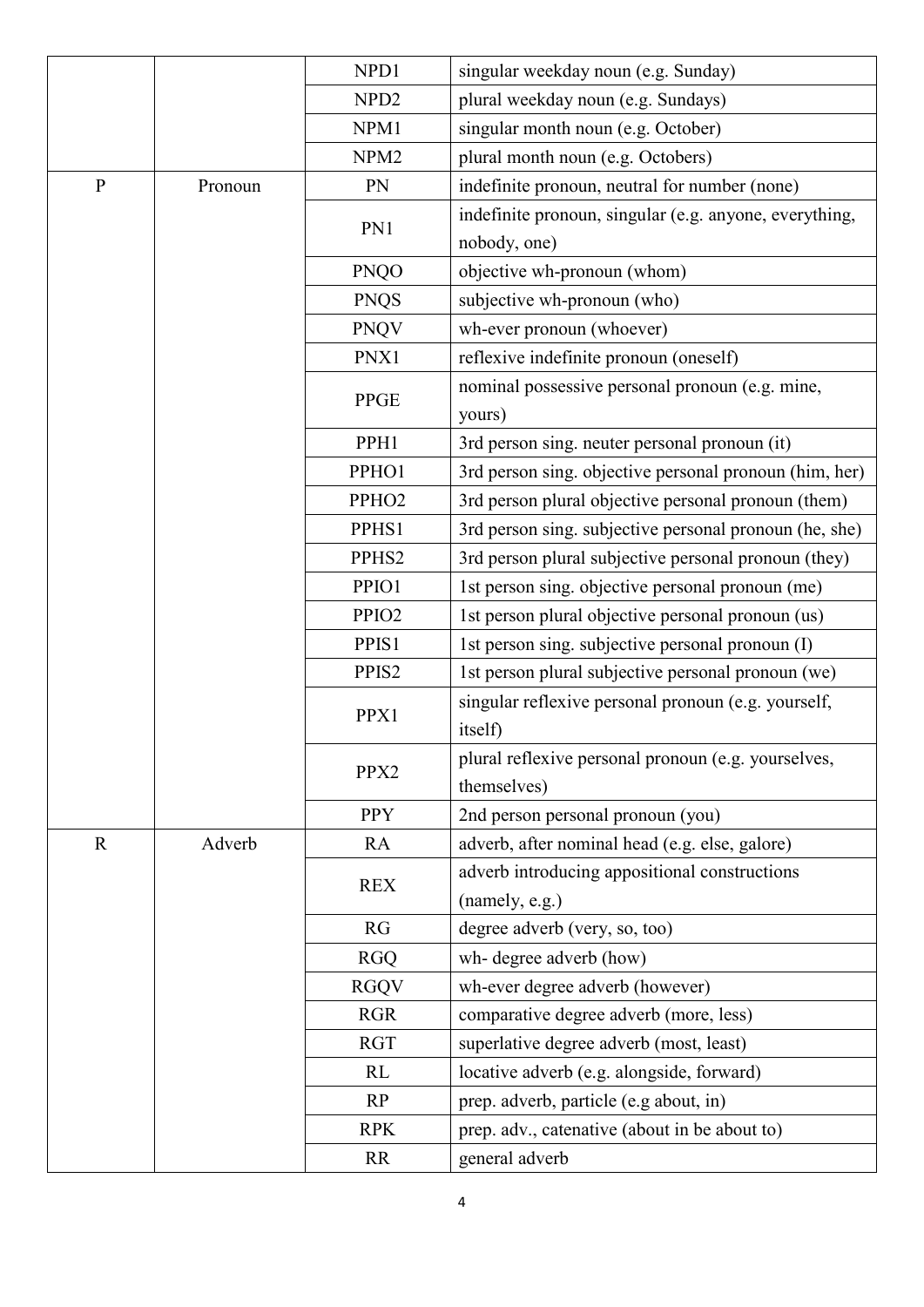<span id="page-4-3"></span><span id="page-4-2"></span><span id="page-4-1"></span><span id="page-4-0"></span>

|             |                   | <b>RRQ</b>                  | wh- general adverb (where, when, why, how)             |
|-------------|-------------------|-----------------------------|--------------------------------------------------------|
|             |                   | <b>RRQV</b>                 | wh-ever general adverb (wherever, whenever)            |
|             |                   | <b>RRR</b>                  | comparative general adverb (e.g. better, longer)       |
|             |                   | <b>RRT</b>                  | superlative general adverb (e.g. best, longest)        |
|             |                   | <b>RT</b>                   | quasi-nominal adverb of time (e.g. now, tomorrow)      |
| T           | Infinitive marker | <b>TO</b>                   | infinitive marker (to)                                 |
| U           | Interjection      | UH                          | interjection (e.g. oh, yes, um)                        |
| $\mathbf V$ | Verb              | V <sub>B</sub> 0            | be, base form (finite i.e. imperative, subjunctive)    |
|             |                   | <b>VBDR</b>                 | were                                                   |
|             |                   | <b>VBDZ</b>                 | was                                                    |
|             |                   | <b>VBG</b>                  | being                                                  |
|             |                   | <b>VBI</b>                  | be, infinitive (To be or not It will be )              |
|             |                   | <b>VBM</b>                  | am                                                     |
|             |                   | <b>VBN</b>                  | been                                                   |
|             |                   | <b>VBR</b>                  | are                                                    |
|             |                   | <b>VBZ</b>                  | is                                                     |
|             |                   | V <sub>D</sub> <sub>0</sub> | do, base form (finite)                                 |
|             |                   | <b>VDD</b>                  | did                                                    |
|             |                   | <b>VDG</b>                  | doing                                                  |
|             |                   | <b>VDI</b>                  | do, infinitive (I may do To do)                        |
|             |                   | <b>VDN</b>                  | done                                                   |
|             |                   | <b>VDZ</b>                  | does                                                   |
|             |                   | VH <sub>0</sub>             | have, base form (finite)                               |
|             |                   | <b>VHD</b>                  | had (past tense)                                       |
|             |                   | VHG                         | having                                                 |
|             |                   | <b>VHI</b>                  | have, infinitive                                       |
|             |                   | <b>VHN</b>                  | had (past participle)                                  |
|             |                   | <b>VHZ</b>                  | has                                                    |
|             |                   | <b>VM</b>                   | modal auxiliary (can, will, would, etc.)               |
|             |                   | <b>VMK</b>                  | modal catenative (ought, used)                         |
|             |                   | VV <sub>0</sub>             | base form of lexical verb (e.g. give, work)            |
|             |                   | <b>VVD</b>                  | past tense of lexical verb (e.g. gave, worked)         |
|             |                   | <b>VVG</b>                  | -ing participle of lexical verb (e.g. giving, working) |
|             |                   | <b>VVGK</b>                 | -ing participle catenative (going in be going to)      |
|             |                   | <b>VVI</b>                  | infinitive (e.g. to give It will work)                 |
|             |                   | <b>VVN</b>                  | past participle of lexical verb (e.g. given, worked)   |
|             |                   | <b>VVNK</b>                 | past participle catenative (e.g. bound in be bound to) |
|             |                   | <b>VVZ</b>                  | -s form of lexical verb (e.g. gives, works)            |
| X           | not               | XX                          | not, n't                                               |